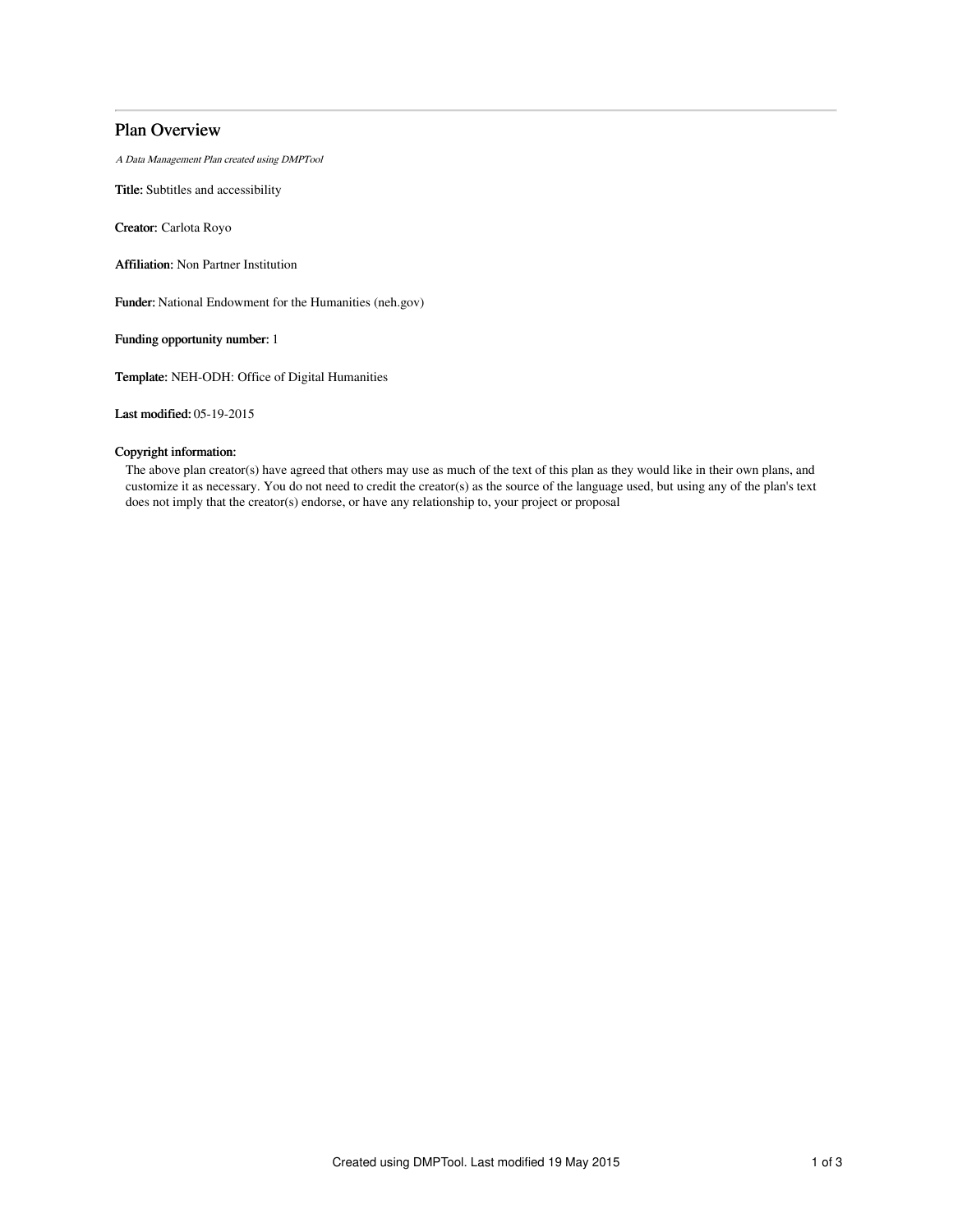## Subtitles and accessibility

### Roles and responsibilities

The Data Management Plan should outline the rights and obligations of all parties with respect to their roles and responsibilities in the management and retention of research data. It should also consider changes to roles and responsibilities that will occur should a project director or co-project director leave the institution or project. This research will be conducted in time frame of two months from may to end of august 2015.

The head of the research team will choose a team of ten people who will carry out the research through data collection and analyzing. This team will be trained in a period of two weeks.

The head of the team will manage and monitor the data management plan. T

he research is likely to receive funds from EUA Government, this includes training cost, payment to the workers and other charges.

#### Expected data

The Data Management Plan should describe the types of data, samples, physical collections, software, curriculum materials, and other materials to be produced in the course of the project. It should then describe the expected types of data to be retained.

Type of Data: Open Source computer code associated with tool, interface, and server-side components development. When Shared: At conclusion of the start-up project, when initial testing has been completed. Under What Conditions:Code will be freely available.

Type of Data: User-generated texts, annotations, and electronic multi-media collections generated during the testing phase. When Shared:None of these data will be publically available until the conclusion of the start-up project. Under What Conditions:These data will be made available at the discretion of the creator, who will control access via privacy settings. Copyrighted data will be dynamically excluded from collections and documents made available to the public.

Type of Data:Assessment data generated during the testing phase. When Shared: Aggregated data will be shared via the white paper and final report to NEH. Under What Condition:No information will be shared that could identify individuals participating in the assessment process.

Type of Data: A final report to Government of EUA. When shared: At the conclusion of the project. Under what conditions: Dissemination of the final report will be the responsibility of Government of EUA.

#### Period of data retention

NEH is committed to timely and rapid data distribution. However, it recognizes that types of data can vary widely and that acceptable norms also vary by discipline. It is strongly committed, however, to the underlying principle of timely access. In their DMP applicants should address how timely access will be assured. Data will be available immediately following processing, quality assurance and documentation by our team.

Data will be retained for 5 years beyond the completion of the start-up phase and aggregated data will be publicly available within 1 year of project completion,via the project website, copies of the data will be stored long-term in DSpace@MIT. http://dspace.mit.edu/

### Data formats and dissemination

The Data Management Plan should describe data formats, media, and dissemination approaches that will be used to make data and metadata available to others. Policies for public access and sharing should be described, including provisions for appropriate protection of privacy, confidentiality, security, intellectual property, or other rights or requirements. Research centers and major partnerships with industry or other user communities must also address how data are to be shared and managed with partners, center members, and other major stakeholders.

We will employ comma separated .csv formats that are easily imported to Matlab, Excel, SAS and similar statistical software. Metadata will be provided in pdf form to preserve content integrity.

#### Data storage and preservation of access

The Data Management Plan should describe physical and cyber resources and facilities that will be used for the effective preservation and storage of research data. These can include third party facilities and repositories."

All computer code will be stored in Github. https://github.com/.

All other data, including user generated texts and annotations, (exportable as TEI/XML files), assessment data, reports, and publications will be stored in DSpace, MIT's online institutional repository for faculty and researchers.

Copyrightcleared media documents will be stored in DSpace along with their respective collection and student interaction information. DSpace@MIT identifies two levels of digital preservation: bit preservation, and functional preservation. Bit preservation ensures that a file remains exactly the same over time – not a single bit is changed – while the physical media evolve around it. Functional preservation goes further: the file does change over time so that the material continues to be immediately usable in the same way it was originally while the digital formats (and the physical media) evolve over time. DSpace@MIT insures permanent data preservation in a secure and searchable archive, and